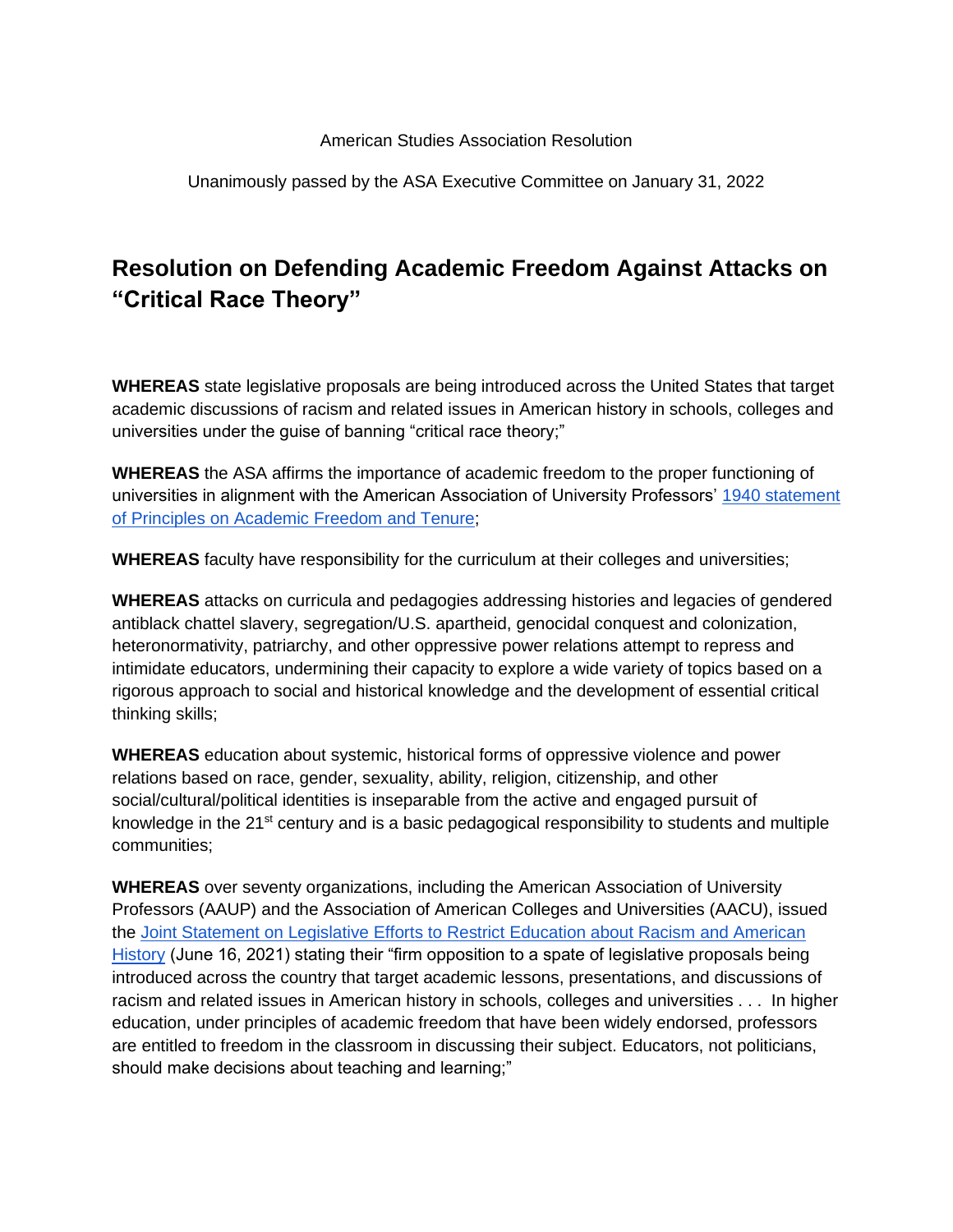**WHEREAS** the ASA is the oldest and largest association devoted to the interdisciplinary study of American culture and history;

**THEREFORE BE IT RESOLVED** that the ASA resolutely rejects any attempts by bodies external to college and university faculty to restrict or dictate college and university curriculum on any matter, including matters related to racial, gender and social justice, and will firmly oppose encroachment on faculty authority by legislatures, boards of trustees, and similar or analogous bodies;

**BE IT FURTHER RESOLVED** that the ASA stands with our K-12 colleagues throughout the U.S. who may be affected by this pernicious legislation when they seek to teach truthfully in U.S. history, civics, literature, and other courses;

**BE IT FURTHER RESOLVED** that the ASA calls on relevant college and university administrators, including provosts, presidents, and chancellors, to affirm that they reject any attempts by bodies external to the faculty to restrict or dictate college and university curriculum on any matter, including matters related to racial, gender and social justice, and will firmly oppose encroachment on faculty authority by by legislatures, boards of trustees, and similar or analogous bodies;

**BE IT FURTHER RESOLVED** that th[e](https://www.aaup.org/news/joint-statement-efforts-restrict-education-about-racism#.YPnfOFNKg6g) ASA affirms the Joint Statement on Efforts to Restrict [Education about Racism,](https://www.aaup.org/news/joint-statement-efforts-restrict-education-about-racism#.YPnfOFNKg6g) authored by the AAUP, PEN America, the American Historical Association, and the Association of American Colleges & Universities, endorsed by over seventy organizations, and issued on June 16, 2021.

Background:

| <b>Scholarly Groups Condemn Laws Limiting Teaching on Race</b>                        |
|---------------------------------------------------------------------------------------|
| (New York Times, June 16, 2021)                                                       |
| Texas 'critical race theory' bill limiting teaching of current events signed into law |
| (ABC13, June 16, 2021)                                                                |
| Republicans Want Federal Funding Cuts to Schools Using '1619 Project'—But             |
| There's a Twist                                                                       |
| (Education Week, June 15, 2021)                                                       |
| Critical race theory battle invades school boards — with help from conservative       |
| groups                                                                                |
| (NBC News, June 15, 2021)                                                             |
| Teachers across the country protest laws restricting lessons on racism                |
| (Washington Post, June 12, 2021)                                                      |
| 'Children deserve to be taught': Teachers in 22 cities are planning protests over     |
| laws restricting racism lessons in schools                                            |
| (USA Today, June 11, 2021)                                                            |